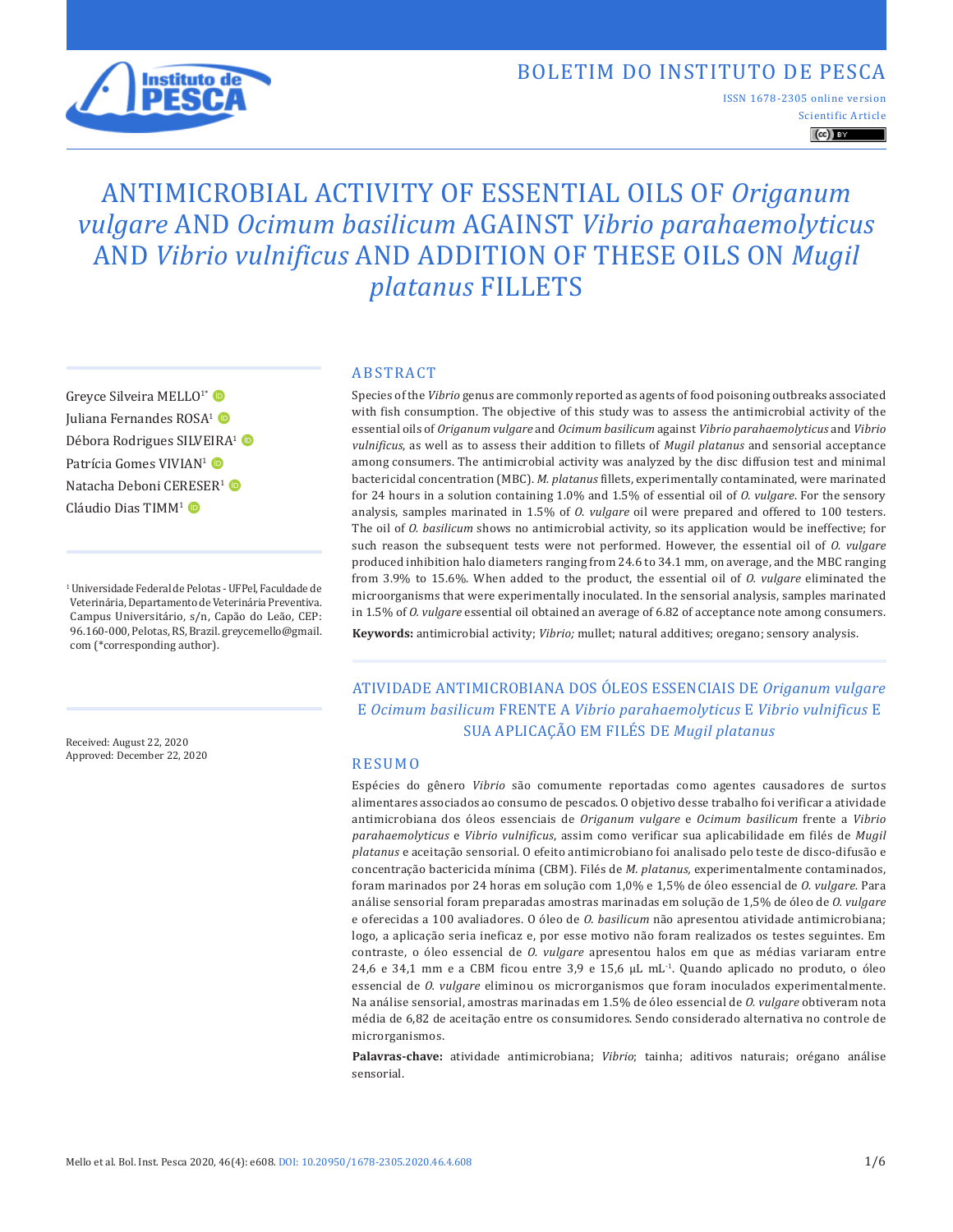#### INTRODUCTION

*Vibrio* is a bacterial genus typically found in marine and estuarine environments. Bacteria of this genus are isolated from fish and crustaceans and are capable of multiplying freely in marine waters (Lima, 1997). Among the species that are pathogenic to humans, the most important are *Vibrio parahaemolyticus* and *Vibrio vulnificus.*

The search for natural foods has become a major concern for the food industry, especially in order to decrease the use of chemical preservatives that could be replaced by natural alternatives less harmful to human health (Viuda-Martos et al., 2008). Foods that have high levels of preservatives to reduce the microbial load are undesirable, and there is pressure from consumers towards a greater production of fresh food containing natural preservatives that guarantee its safety (Forsythe, 2002).

According to Barbosa (2010), essential oils with antimicrobial activity have the potential to be used in foods as natural additives, but their use must be driven according to the levels tolerated by consumers. According to Sivropoulou et al. (1996), the essential oil of *Origanum vulgare* is rich in carvacrol, which has shown antimicrobial action against pathogenic bacteria. *Ocimum basilicum* (basil) has been used in for medical purposes, since it presents beneficial properties for health (Al Abbasy et al., 2015). According to Silveira (2012), the essential oil of *O. basilicum* shows action against bacteria. Both linalool, 1,8-cineole and eugenol are listed as substances with antibacterial activity present in oil of *O. basilicum* (Soković et al., 2008). Hence, studies on the addition of essential oils from condiments in foods are necessary and the consumers' acceptance must be tested.

Based on the hypothesis that the essential oils of *O. vulgare* and *O. basilicum* have antimicrobial activity, and are promising natural additives for fish, the objective of this study was to assess the antimicrobial activity of these oils against *V. parahaemolyticus* and *V. vulnificus*, as well as to assess their addition to *M. platanus* fillets, and sensory acceptance by consumers.

#### MATERIAL E METHODS

Dry leaves of *O. vulgare* and *O. basilicum* were purchased and their essential oils were extracted using the methodology established by the Brazilian Pharmacopeia (Brasil, 2010).

The antimicrobial activity of the oils was tested against the microorganisms *Vibrio vulnificus* and *Vibrio parahaemolyticus*, using a reference strain (ATCC 8001 e ATCC 27562, respectively), as well as two wild isolates of each microorganism. The wild isolates of *V. parahaemolyticus* (V3 and V6) were previously isolated from *M. platanus* captured in the Patos Lagoon estuary in the study carried out by Rosa et al. (2016). The *Vibrio vulnificus* isolates (37 e 38) were isolated from *Paralichthys orbignyanus* that was also captured in the Patos Lagoon estuary, for an unpublished work by Silveira et al. The antimicrobial activity was assessed using the disc-diffusion test and the minimum bactericidal concentration (MBC).

The disk-diffusion analysis was performed according to the National Committee for Clinical Laboratory Standards (NCCLS, 2008), with some modifications. 0.1 mL of the culture with approximately  $10<sup>7</sup>$  CFU mL<sup>-1</sup> (concentration measured through optical density and plate count) was distributed evenly, with the aid of a Drigalsky loop, on the Mueller Hinton agar surface (Kasvi, Roseto Degli Abruzzi, Italy) in which 1% sodium chloride was added. Six-millimeter diameter sterile filter paper discs were deposited on the inoculated-medium, and then they were impregnated with 5 μL of the oils to be tested, being them *O. vulgare* oil, *O. basilicum* oil and the blend of both oils in equal parts. The plates were incubated at 37°C for 24 hours. Discs without addition of oil were analyzed as multiplication control. The averages of inhibition halo measurements were classified according to the scale stipulated by Carović-Stanko et al. (2010). It was considered a strong inhibitory activity when inhibition halos were larger than 15 mm; moderate inhibitory activity when halos ranged from 10 to 15 mm and non-inhibitory activity when halo sizes were inferior to 10 mm. The normality was checked with a Shapiro Wilk test, then the analysis of variance test was performed to check the effect of oil treatments and the differences between the averages was checked with a Tukey comparison test, using a significance level of  $p < 0.05$ .

The MBC was performed as recommended by the Clinical and Laboratory Standards Institute (CLSI, 2012), with minor modifications. Ninety-six-well microplates were used. In each well, 50 µL of alkaline peptone water (APW, Himedia, Mumbai, India) was dispensed, with 1% Tween 80, to decrease the surface tension in the contact between the oil (nonpolar) and the culture medium (polar). In the first well, 50 μL of the essential oil in test (*O. vulgare* or *O. basilicum* essential oil or the mixture of the two oils in equal parts) was dispensed and from this, consecutive serial dilutions were made, transferring 50 μL from the well of highest concentration to the lowest concentration, reaching a total of eight dilutions and the minimum concentration of 0.195%. In the end, the last 50 μL were discarded. Afterwards, 50 μL of the APW bacterial culture was added with approximately 5.0 x 103 bacterial cells in each well.

Wells in which the oil was not added, and those in which no inoculum was added, were used for multiplication and sterility controls, respectively. The plates were incubated at 36°C for 48 hours. After incubation, aliquots of  $5 \mu L$  were removed from each well, and plated on standard plate count to counting (Acumedia, Baltimore, Maryland).

The absence of bacterial growth in the culture medium was considered as an indication that the essential oil tested showed bactericidal activity. The lowest oil concentration in which no growth of colonies was observed on the surface of the culture medium was considered the MBC.

For the analysis of the addition of the essential oils on fillets, whole units of fresh fish of the species *Mugil platanus* were purchased and aseptically filleted for later preparation of the samples, according to the methodology used by Van Haute et al. (2016), with minor modifications. Samples consisted of 10 g of *M. platanus* fillet, which were experimentally contaminated with 0.1 mL of bacterial inoculum at a concentration of  $10^3$  CFU mL<sup>-1</sup>.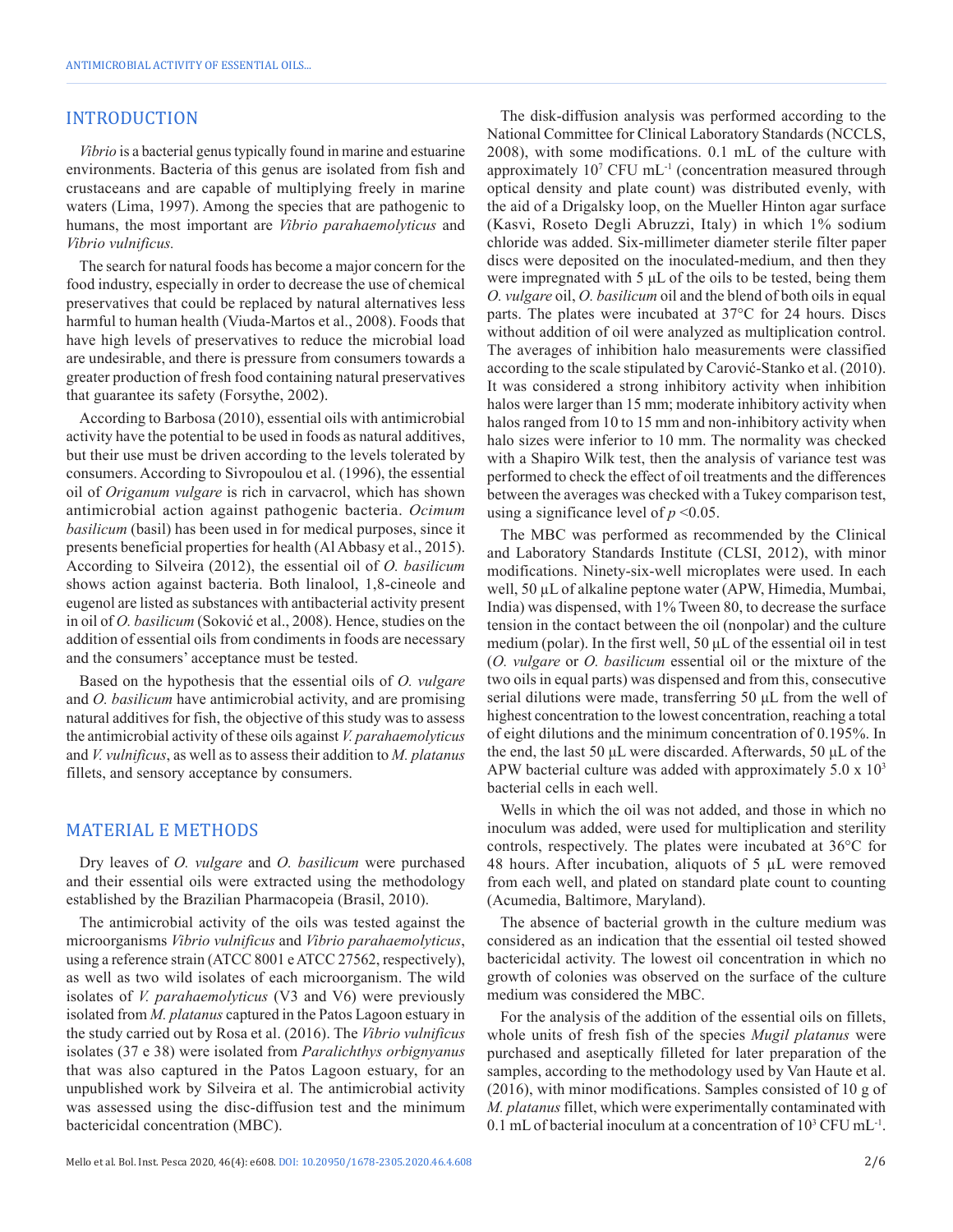Then, samples were marinated (immersed for 24 hours at 4°C) in an aqueous solution of essential oil of *O. vulgare* in concentrations 1% and 1.5%.

After 24 hours, the samples were removed from the contact with the solution, allowing the excess to drain. To assess whether the oil inactivated the APW *Vibrio* cultures that were inoculated in the samples, the assay was carried out as recommended by U. S. Food and Drug Administration (Kaysner et al., 2004). The non-growth of typical colonies was considered as bactericidal activity of the oil against the microorganism. The analysis was performed in triplicate.

Sensory analysis was performed according to Silveira (2012), with modifications. The fillets of *M. platanus* were marinated in a solution containing 1.5% essential oil of *O. vulgare* for 24 hours, under refrigeration. Then, the fillets were breaded according to Gonçalves and Gomes (2008), deep-fried and offered to 100 untrained testers older than ten years old. For interpretation, following the norms of the Associação Brasileira de Normas Técnicas (ABNT, 1998), the mean and standard deviation were calculated using the structured 9-point hedonic scale, in which 9 represents the maximum score "Like Extremely", and 1 represents the minimum score "Dislike Extremely ".

#### RESULTS

In the disk-diffusion analysis, the essential oils of *O. vulgare* and *O. basilicum* demonstrated different effects (Table 1). In the results, the inhibition halos of *O. vulgare* were larger than 15 mm, which is considered a strong inhibitory activity. However, the inhibition halos of *O. basilicum* oils were null, indicating absence of antimicrobial activity.

For the MBC test (Table 2), the *O. basilicum* essential oil also had no antibacterial effect against all tested microorganisms. Even at the highest concentration tested  $(250 \mu L \text{ mL}^{-1})$  there was no inhibition.

When the fillets were marinated in a solution with a concentration of 1% of *O. vulgare* essential oil, no bactericidal effect was observed. Only when fillets were marinated in a 1.5% solution, a bactericidal effect was observed on the *Vibrio* strains that had been experimentally inoculated. The positive control exhibited bacterial growth in all strains tested, while no growth of these bacteria was observed in the negative control.

In the sensory analysis, a market survey form was applied to consumers, in which 62% of them reported the regular habit of consuming fish, mainly for cultural reasons and for being a healthy food. Those that responded that were not used to eating fish, claimed it to be due to difficulty on purchasing the product, due to the high prices or lack of cultural habits. Six percent of the consumers said they had issues in consuming food that contained condiments, mainly because they disliked the food presentation as of ready-made products available on the market.

When filling in the hedonic form, 70% of the consumers showed some degree of acceptance to the product taste (Figure 1), with the majority indicating "Like Very Much" or "Like Moderately".

Both people that liked and disliked the product reported that the addition of *O. vulgare* oil ended up attenuating the flavor of the fish, which pleased those that were not used to consuming *M. platanus* fillet. which is a fish that has a remarkable flavor, but, on the other hand, generated less acceptance among people that like the typical flavor of the fish.

When values were assigned to the alternatives of the hedonic scale, with 9 representing the maximum score "Like Extremely" and 1 the minimum score "Dislike Extremely", the average acceptance score was 6.82, which corresponds to approximately 7 ("Like Moderately").

In the purchase intention form (Figure 2), more than half of the testers claimed positivity in the purchase intention, with 45% having assigned "Probably Would Buy".

**Table 1.** Size (mm) of the bacterial growth inhibition halos produced by essential oils in the disk-diffusion test.

| Microorganism       |                          | O. vulgare* O. basilicum | <i>O.</i> vulgare $+$<br>O. basilicum |  |
|---------------------|--------------------------|--------------------------|---------------------------------------|--|
| V. parahaemolyticus |                          |                          |                                       |  |
| <b>ATCC 8001</b>    | $34.2^{\mathrm{a}}(1.7)$ | 0.0 <sup>c</sup>         | 9.3 <sup>b</sup> (0.8)                |  |
| V3 (Wild isolate)   | $25.0^{\circ}$ (1.4)     | 0.0 <sup>c</sup>         | $13.3^{b}$ $(1.0)$                    |  |
| V6 (Wild isolate)   | $24.6^{\circ}$ (1.2)     | 0.0 <sup>c</sup>         | $15.0^{b}$ $(1.5)$                    |  |
| V. vulnificus       |                          |                          |                                       |  |
| <b>ATCC 27562</b>   | $26.6^a(0.8)$            | 0.0 <sup>c</sup>         | $15.3b$ (1.5)                         |  |
| 37 (Wild isolate)   | $29.6^{\mathrm{a}}(1.5)$ | 0.0 <sup>c</sup>         | $14.0^{b}$ (1.4)                      |  |
| 38 (Wild isolate)   | $32.0^{\circ}$ (1.2)     | 0.0 <sup>c</sup>         | $13.6^{b}$ $(1.0)$                    |  |

\*Data refer to the average of six repetitions, with standard deviation in parenthesis. Means followed by different letters on the same row are statistically different  $(p<0.05)$  according to the Tukey test.

**Table 2.** Minimum bactericidal concentration (%) of the essential oils of *O. vulgare*, *O. basilicum* and the mixture, in equal parts, of the two oils.

| Microorganism              | <b>Minimum bactericidal concentration</b><br>(%) |                          |                                |  |  |
|----------------------------|--------------------------------------------------|--------------------------|--------------------------------|--|--|
|                            |                                                  | O. vulgare* O. basilicum | O. vulgare $+$<br>O. basilicum |  |  |
| <i>V. parahaemolyticus</i> |                                                  |                          |                                |  |  |
| <b>ATCC 8001</b>           | 0.78                                             | NE                       | 3.12                           |  |  |
| V3 (Wild isolate)          | 1.56                                             | NE                       | 6 24                           |  |  |
| V6 (Wild isolate)          | 1.56                                             | NE                       | 6.24                           |  |  |
| V. vulnificus              |                                                  |                          |                                |  |  |
| <b>ATCC 27562</b>          | 1.56                                             | NE                       | 6.24                           |  |  |
| 37 (Wild isolate)          | 0.39                                             | NE                       | 0.78                           |  |  |
| 38 (Wild isolate)          | 0.39                                             | NE                       | 0.78                           |  |  |

\*The tests were performed in hexaplicate and the values were the same in the six replicates.  $NE = no$  antimicrobial effect.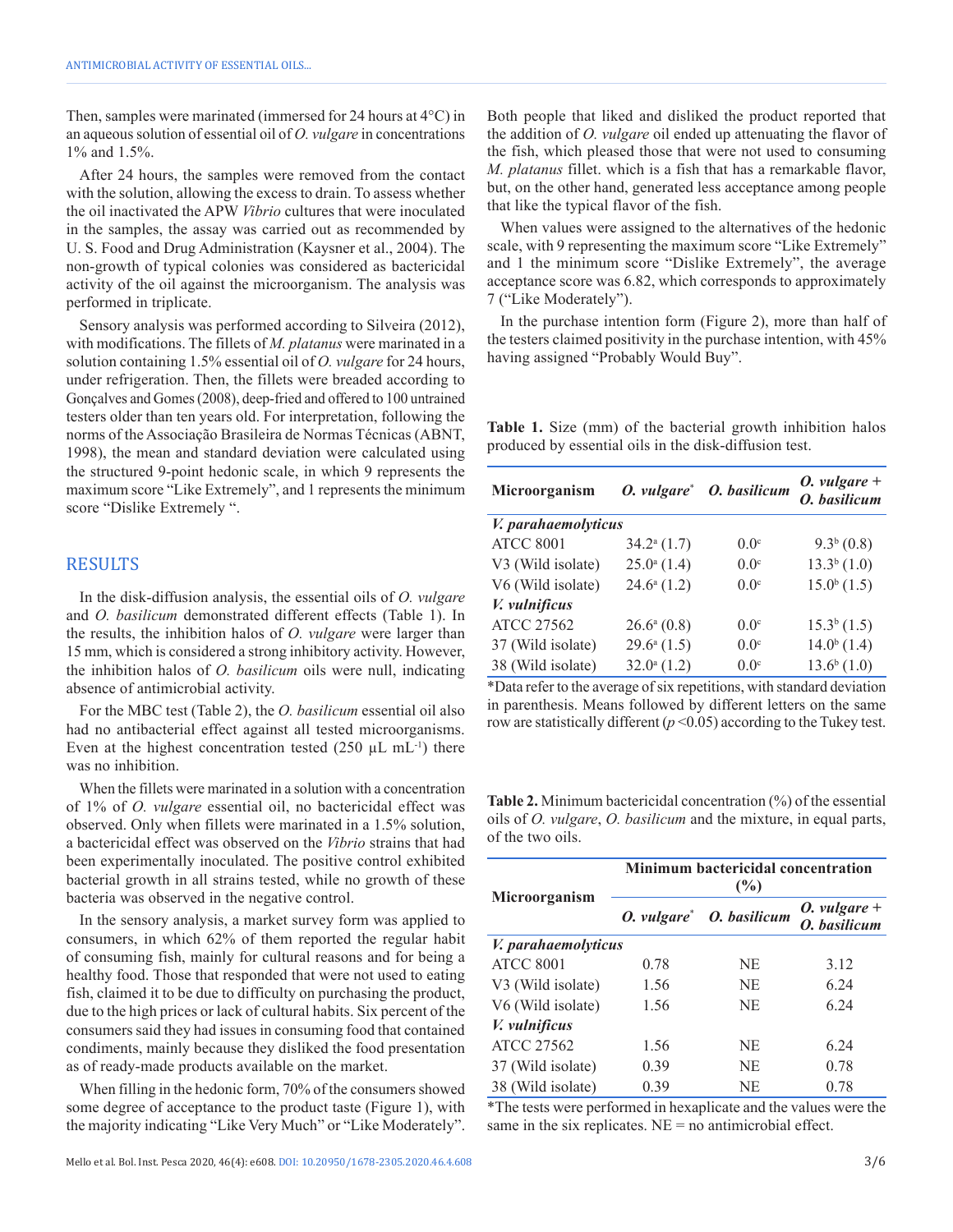

**Figure 1.** Acceptance test for *Mugil platanus* fillet marinated in *Origanum vulgare* essential oil; 1 = Dislike Extremely, 2 = Dislike Very Much, 3 = Dislike Moderately, 4 = Dislike Slightly, 5 = Neither Like nor Dislike,  $6 =$  Like Slightly,  $7 =$  Like Moderately,  $8 =$  Like Very Much,  $9 =$  Like Extremely.



**Figure 2.** Purchase intention test for fillet of *Mugil platanus* marinated in essential oil of *Origanum vulgare;* 1 = Would Buy Only if Forced,  $2 =$  Would Occasionally Buy,  $3 =$  Would Definitely Not Buy,  $4 =$  Would Probably Not Buy,  $5 =$  Might or Might Not Buy,  $6 =$  Would Probably Buy,  $7 =$  Would Definitely Buy.

#### DISCUSSION

Koga et al. (1999) tested the effect of the essential oil of *O. basilicum* on *V. parahaemolyticus,* and also on the same strain of *V. vulnificus* (ATCC 27562) that was tested in the present study and found that both were completely eliminated when *O. basilicum* oil was used in the concentration of 0.05%. Hossain et al. (2010) observed that the oil of *O. basilicum* provided the formation of 14.3 mm growth inhibition halos in the disk-diffusion test and a minimum inhibitory concentration (MIC) of 250 μg mL-1 for *V. parahaemolyticus*. The difference observed between these data and ours could be due to changes in the methodology, since Koga et al. (1999) used oil purchased from a company, hence, the extraction method could be different. Hossain et al. (2010) used the essential oil diluted in methanol in the disk-diffusion test and the strain of *V. parahaemolyticus* used was from a local isolate, which could present variations in sensitivity. However, in our study, the oils were extracted using the hydrodistillation process by steam drag methodology.

Variations in the chemical composition of essential oils could also be responsible for the different results, since oil composition could be different according to the part of the plant, the time of plant collection, the environment, degree of development. It could also be genetically determined, varying according to botanical origin, environmental factors, and cultivation procedures (Bandoni and Czepak, 2008). In our study the oil was obtained from the leaves.

The major compounds of the essential oil of *O. basilicum* are biosynthesized by different biosynthetic pathways, such as the shikimate and mevalonate pathways, generating eugenol and linalool, respectively (Simões and Spitzer, 1999). According to Devi et al. (2010), the bactericidal activity of eugenol (major component synthesized by the shikimate pathway) is attributed to its penetrability in the cytoplasmic membrane, promoting its rupture and an increase in non-specific permeability, thus generating an overflow of the cellular content and subsequent death of the bacteria. Hence, the action of the oil could be affected by the fact that these microorganisms are Gram negative, and therefore, there is a restriction on the diffusion of compounds through the external wall.

*O. vulgare* oil promoted the formation of considerable inhibition halos. These results are in accordance with a study in which the antimicrobial activity of *O. vulgare* was also observed against *V. parahaemolyticus* (Yano et al., 2006). No evidence of synergism between the oils could be observed when the antimicrobial effect of the oil mixture in equal parts was analyzed. The formation of halos was compatible with the concentration of the oil used, that is, the halos formed by the mixture of oils in general were approximately half the size of the halos formed by the action of *O. vulgare* alone.

Differently from the results found in the current study, Barbosa et al. (2016) used a mixture of oils and found antimicrobial activity when *O. vulgare* oil was combined to *Rosmarinus officinalis* oil (rosemary) in the disk-diffusion test. The oils showed synergistic interaction and were effective against pathogens such as *Listeria monocytogenes, Escherichia coli*, and *Salmonella enterica* serovar Enteritidis. However, the essential oil of *O. vulgare* showed no synergistic effect with the essential oil of *O. basilicum*, at least against *V. parahaemolyticus* and *V. vulnificus*.

The differences observed for the MBC values between reference strains and wild strains, possibly occurred due to the first being used in laboratories for many generations, which can affect the characteristics of the microorganism.

The published information on microbiological control in fish using essential oils is limited, especially using a methodology compatible with the present study. Van Haute et al. (2016) marinated fish products in essential oil of *Cinnamomum zeylanicum, O. vulgare* and *Thymus vulgaris* and, even at low concentrations (1%), the oils demonstrated a potential to slow bacterial growth (total coliforms, yeasts, lactic acid bacteria, and aerobic psychrotrophic bacteria).

The *M. platanus* fillets prepared for sensory analysis were marinated in a solution containing 1.5% of *O. vulgare* essential oil, as this concentration had an antimicrobial effect against the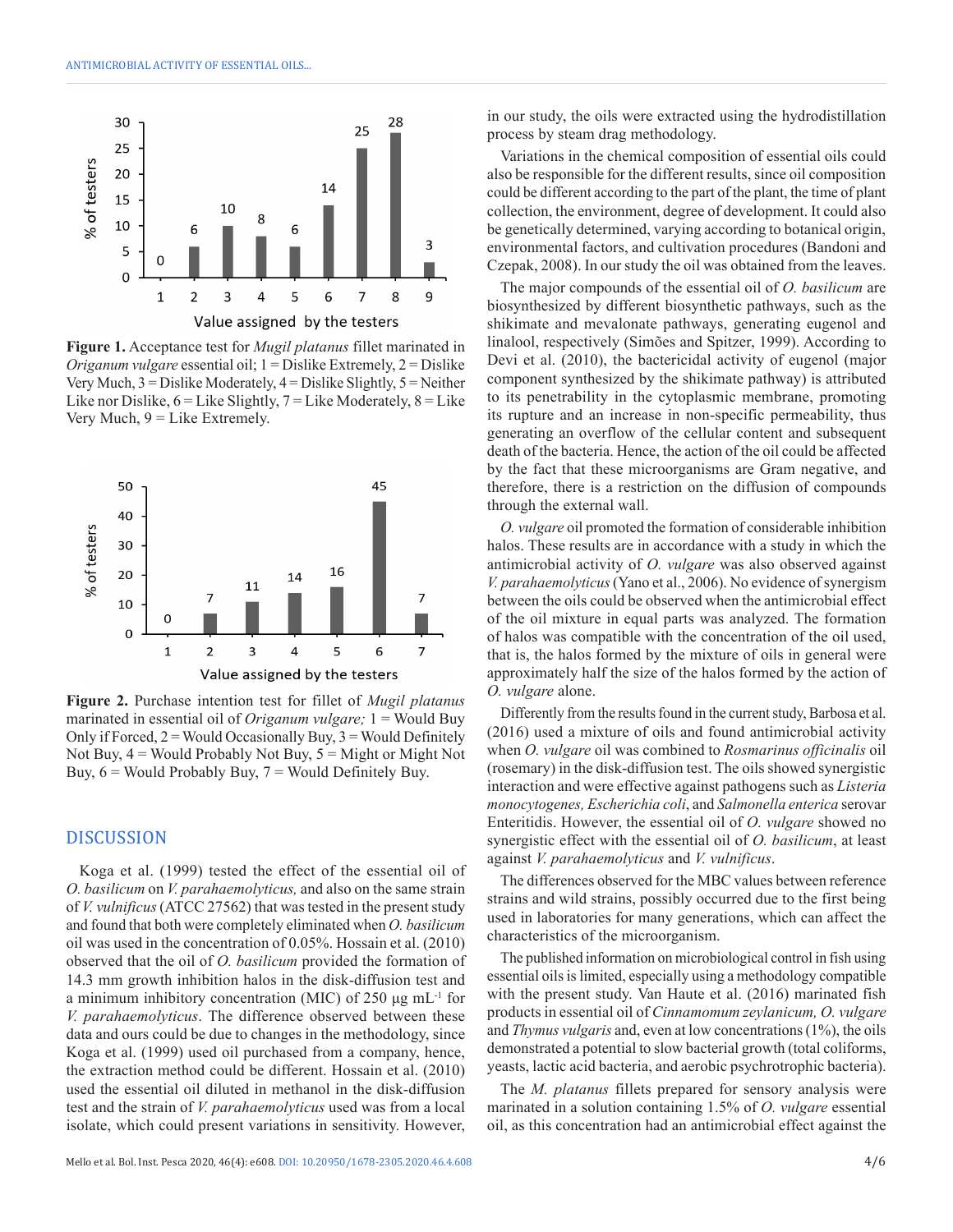*Vibrio* strains tested in the previous analysis (disc diffusion test and MBC of the present study).

In the comments, those who assigned "Probably Would Buy" reported that the addition of oregano oil generated a good flavor combination, which they would probably buy due to the fact that the oil attenuated the taste of *M. platanus*, and because it was a product with a healthy purpose.

Participants who were indifferent to the product ("Might or Might Not Buy") reported that the price of the product would be a crucial aspect for choosing to purchase. Minozzo et al. (2008) stated that the general characteristics of meat consumption by the Brazilian population are focused mainly on price, an aspect also observed in the case of fish consumption. In a study carried out in the city of Pelotas-RS by Porto (2011), it was shown that 60% of the interviewees considered fish to be expensive or very expensive. Likewise, Jesus et al. (2014) also observed the same aspect in a study conducted in a municipality of the Amazonas State, in which the interviewees stated that they would increase the frequency of fish consumption should the price be more accessible.

Those who assigned "Probably Would Not Buy" (14%) and "Would Definitely Not Buy" (11%) reported that they would do so for the strong flavor of the essential oil or because they are not used to consuming fish. Those who "Would Occasionally Buy" claimed it to be due to already consuming fish only occasionally and not because of the addition of the oil. Data from Porto (2006) indicated that 64% of the population of Pelotas-RS eventually consumes fish. According to Solomon et al. (2006), religious dates, such as Lent and Holy Week, lead consumers to increase the consumption of fish, and religious orientation is considered a form of consumption influence.

Van Haute et al. (2016) state that the sensory properties of fish are inevitably affected (positively, neutrally, or negatively) when the concentration of essential oils necessary to extend the product's shelf life is used. The sensory effect resulting from the combination of a certain essential oil in the food is a significant factor, since not all combinations and concentrations will be acceptable for consumption and commercial use. In the present work, when the concentration at which the bactericidal activity was effective was added, the product was accepted, indicating that the sensory characteristics were favorable.

#### **CONCLUSION**

The essential oil of *O. vulgare* has antibacterial activity, forming inhibition halos in the disk-diffusion test and presenting a relatively low MBC for all *Vibrio* strains used. The essential oil of *O. vulgare*, when used at 1.5% concentration in *M. platanus* fillets experimentally contaminated with *V. parahaemolyticus* and *V. vulnificus*, was effective to eliminate contamination. Its use, at this concentration, does not harm the palatability of the fish, since once subjected to sensory tests, it was accepted by the consumers.

The use of *O. vulgare* essential oils to control the contamination by *V. parahaemolyticus* and *V. vulnificus* in fish intended for human consumption is a promising alternative for substitution of synthetic chemical preservatives without reducing food safety.

### **REFERENCES**

- Al Abbasy, D.W.; Pathare, N.; Al-Sabahi, J.N.; Khan, S.A. 2015. Chemical composition and antibacterial activity of essential oil isolated from Omani basil (*Ocimum basilicum*). Asian Pacific Journal of Tropical Disease, 5(8): 645-649. http://dx.doi.org/**[10.1016/S2222-1808\(15\)60905-7](https://doi.org/10.1016/S2222-1808(15)60905-7)**.
- ABNT Associação Brasileira de Normas Técnicas. 1998. NBR 14141: Escalas utilizadas em análise sensorial de alimentos e bebidas. Rio de Janeiro. 3p.
- Bandoni, L.A.; Czepak, M.P. 2008. Os recursos vegetais aromáticos no Brasil: seu aproveitamento industrial para produção de aromas e sabores. 1ª ed. Vitoria: Edufes. 624p.
- Barbosa, L.N. 2010. Propriedade antimicrobiana de óleos essenciais de plantas condimentares com potencial de uso como conservante em carne e hambúrguer bovino e testes de aceitação. 107f. (Dissertação de Mestrado. Universidade Estadual Paulista - UNESP, Instituto de Biociências de Botucatu). Available at: <http://hdl.handle.net/11449/87782>. Accessed: Nov. 28, 2018.
- Barbosa, M.I.; Medeiros, C.A.J.; Oliveira, R.A.K.; Neto, G.J.N.; Tavares, F.J.; Magnani, M.; Souza, L.E. 2016. Efficacy of the combined applization of oregano and rosemary essential oils for the control of *Escherichia coli, Listeria monocytogenes* and *Salmonella* Enteritidis in leafy vegetables. Food Control, 59: 468-477. http://dx.doi.org/**10.1016/j. foodcont.2015.06.017**.
- Brasil, Agência Nacional de Vigilância Sanitária. 2010. Farmacopeia Brasileira. Seção 2. Brasília: ANVISA. 904p.
- Carović-Stanko, K.; Orlić, S.; Politeo, O.; Strikić, F.; Kolak, I.; Milos, M.; Satovic, Z. 2010. Composition and antibacterial activities of essential oils of seven *Ocimum* taxa. Food Chemistry, 119(1): 196-201. http:// dx.doi.org/**10.1016/j.foodchem.2009.06.010**.
- CLSI Clinical and Laboratory Standards Institute. 2012. Methods for Dilution Antimicrobial Susceptibility Tests for Bacteria that Grow Aerobically. 11th ed. Pennsylvania, USA: CLSI. 91p.
- Devi, K.P.; Nisha, S.A.; Sakthivel, R.; Pandian, S.K.J. 2010. Eugenol (an essential oil of clove) acts as an antibacterial agent against *Salmonella typhi* by disrupting the cellular membrane. Journal of Ethnopharmacology, 130(1): 107-115. http://dx.doi.org/**10.1016/j.jep.2010.04.025**.
- Forsythe, S.J. 2002. Microbiologia da segurança alimentar. 1ª ed. Porto Alegre: Artmed. 424p.
- Gonçalves, A.A.; Gomes, P.A. 2008. Desenvolvimento de um produto de valor agregado: camarão empanado corte butterfly. Revista Brasileira de Engenharia de Pesca, 3(1): 62-75.
- Hossain, M.A.; Kabir, M.J.; Salehuddin, S.M.; Mizanur Rahman, S.M.; Das, A.K.; Singha, S.K.; Alam, K.; Rahman, A. 2010. Antibacterial properties of essential oils and methanol extracts of sweet basil *Ocimum basilicum* occurring in Bangladesh. Pharmaceutical Biology, 48(5): 504-511. http://dx.doi.org/**10.3109/13880200903190977**.
- Jesus, D.V.; Souza, R.T.Y.B.; Oliveira, S.R. 2014. Consumo de pescado pela população de São Gabriel da Cachoeira-AM. Revista Educação. Ciência e Tecnologia do IFAM, 8(1): 15-27.